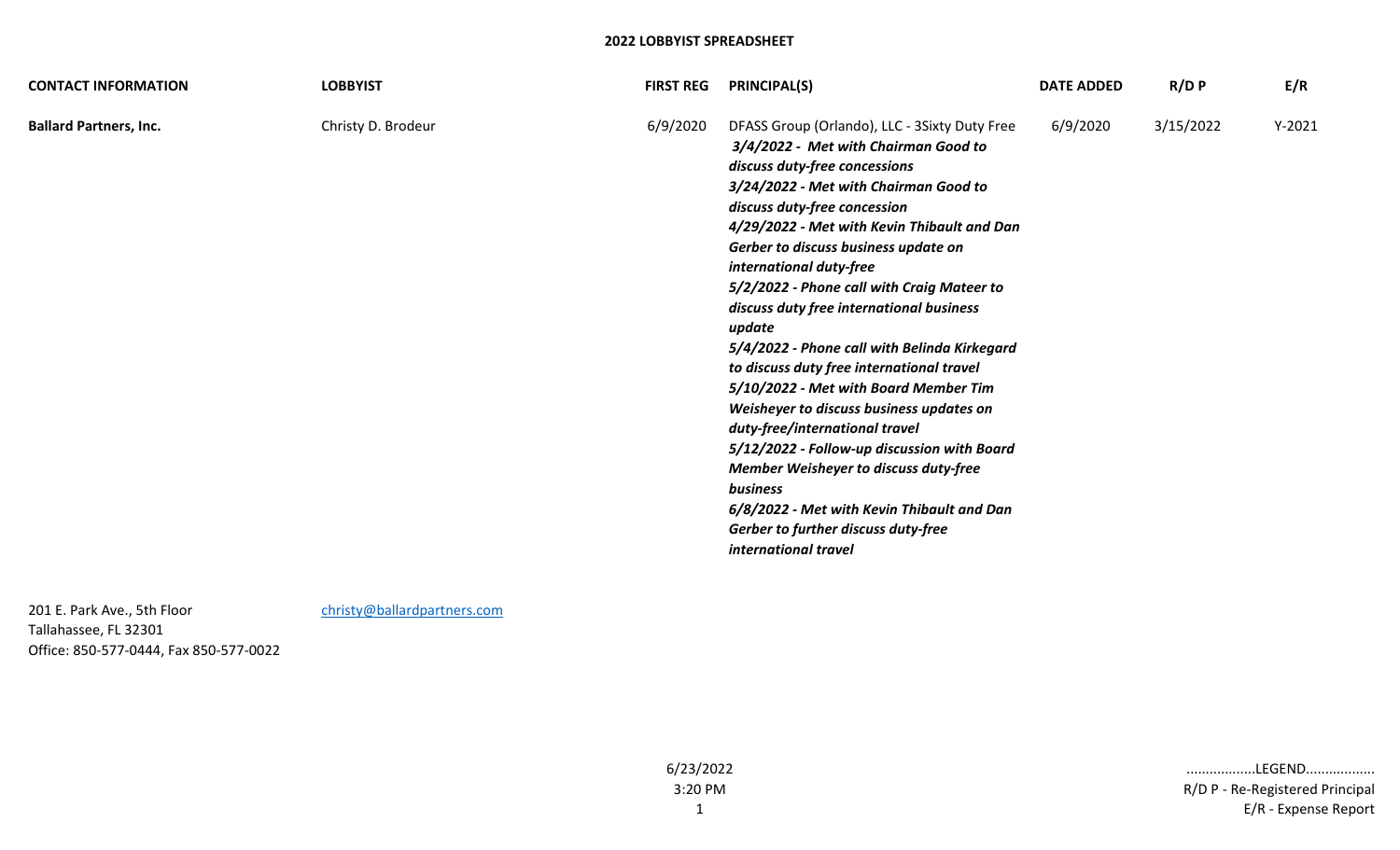| <b>CONTACT INFORMATION</b><br>1726 East 7th Ave., Suites 13-15<br>Tampa, FL 33605                                       | <b>LOBBYIST</b><br>Ana Cruz<br>ana@ballardpartners.com | <b>FIRST REG</b><br>6/9/2020 | <b>PRINCIPAL(S)</b><br>DFASS Group (Orlando) LLC (name changed to<br>3Sixty Duty Free)<br><b>3Sixty Duty Free</b><br>5/3/2022 - Met with Mayor Dyer to discuss<br><b>Airport concessions</b>                                                      | <b>DATE ADDED</b><br>6/9/2020<br>5/3/2022                      | R/D P<br>3/16/2022                                            | E/R<br>$Y-2021$<br>$Y-2021$                              |
|-------------------------------------------------------------------------------------------------------------------------|--------------------------------------------------------|------------------------------|---------------------------------------------------------------------------------------------------------------------------------------------------------------------------------------------------------------------------------------------------|----------------------------------------------------------------|---------------------------------------------------------------|----------------------------------------------------------|
| Office: 813-374-6007, Fax 850-577-0022                                                                                  |                                                        |                              |                                                                                                                                                                                                                                                   |                                                                |                                                               |                                                          |
| <b>BCM Consulting</b><br>300 S. Orange Ave., Suite 1565<br>Orlando, FL 32801<br>Office: 407-256-2205; Fax: 407-426-9690 | <b>Bertica Cabrera-Morris</b><br>berticacm@aol.com     | 3/28/2008                    | ABM/AMPCO<br>Areas<br>Bermello & Ajamil<br><b>Marshalls Retail</b><br>3/30/2022 - Met with Kevin Thibault and<br>Yovannie Rodriguez to discuss retail<br>Plaza Premium Group (PPG)<br>3/2/2022 - Met with Yovannie Rodriguez to<br>discuss lounge | 7/18/2013<br>10/25/2019<br>9/26/2019<br>1/18/2019<br>6/28/2021 | 1/28/2022<br>1/28/2022<br>1/28/2022<br>1/28/2022<br>1/28/2022 | $Y-2021$<br>$Y-2021$<br>$Y-2021$<br>$Y-2021$<br>$Y-2021$ |
|                                                                                                                         |                                                        |                              | <b>Hensel Phelps</b><br>5/31/2022 - Met with Kevin Thibault to<br>introduce BCM Consulting                                                                                                                                                        | 6/13/2022                                                      |                                                               |                                                          |
| <b>Boru &amp; Associates</b><br>300 S. Orange Ave., Suite 1565                                                          | Brian J. Morris<br>brianjm1@aol.com                    | 12/11/2015                   | Terminal<br>Aireko Energy Group<br>4/6/2022 - Met with Board Member Belinda<br>Kirkegard to discuss Aireko's work at South<br><b>Terminal</b>                                                                                                     | 12/11/2015<br>1/24/2018                                        | 1/28/2022<br>1/28/2022                                        | $Y-2021$<br>$Y-2021$                                     |
| Orlando, FL 32801                                                                                                       |                                                        |                              |                                                                                                                                                                                                                                                   |                                                                |                                                               |                                                          |

Office: 407-748-4828; Fax: 407-928-9690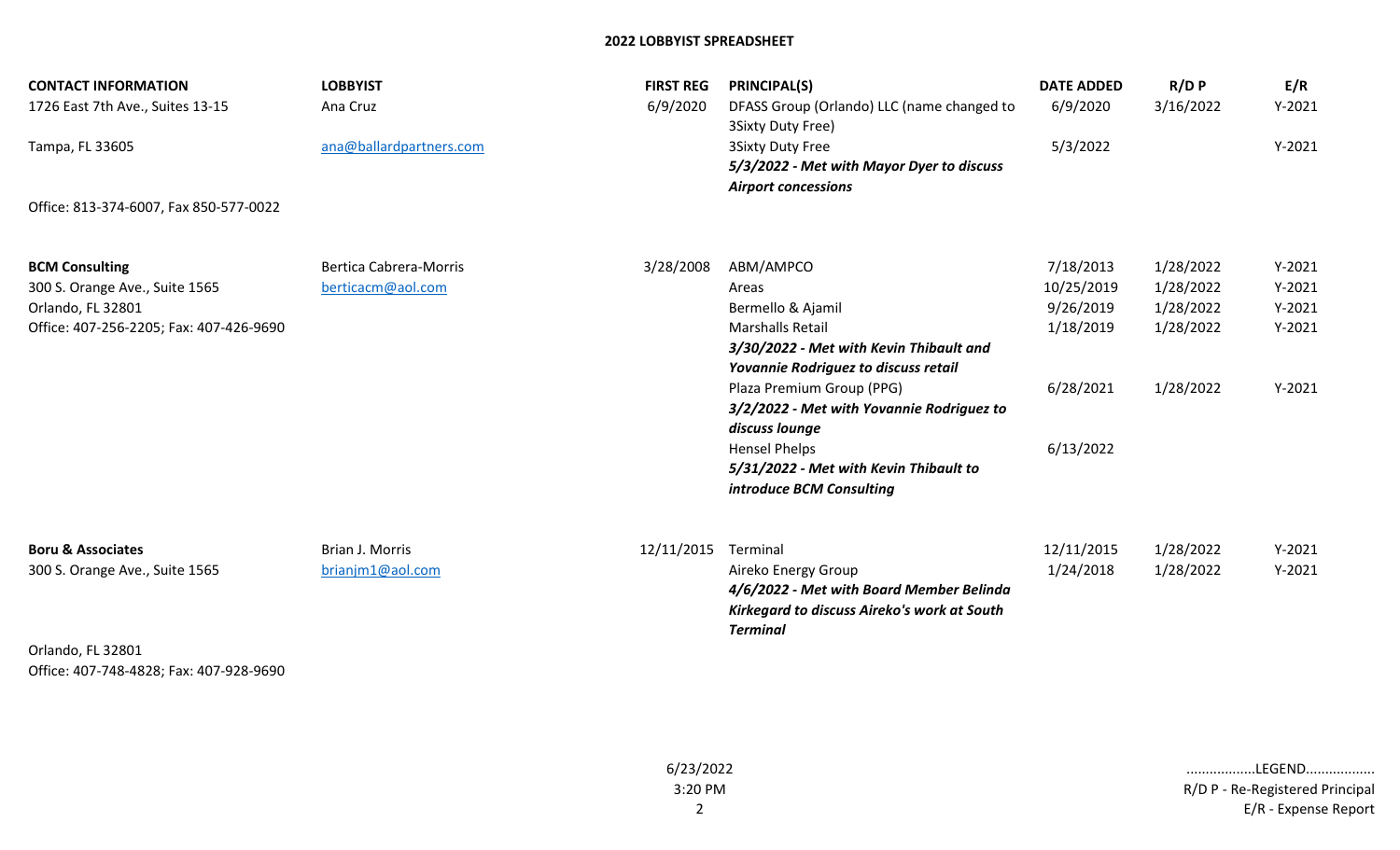| <b>CONTACT INFORMATION</b>                                                                    | <b>LOBBYIST</b>                                                            | <b>FIRST REG</b> | <b>PRINCIPAL(S)</b>                  | <b>DATE ADDED</b> | $R/D$ $P$ | E/R      |
|-----------------------------------------------------------------------------------------------|----------------------------------------------------------------------------|------------------|--------------------------------------|-------------------|-----------|----------|
| <b>Brightline Trains Florida LLC</b><br>161 NW 6th St., Suite 900<br>Miami, FL 33136          | Cynthia Bergmann<br>cynthia.bergmann@gobrightline.com                      | 2/10/2021        | <b>Brightline Trains Florida LLC</b> | 2/10/2021         | 1/13/2022 | $Y-2021$ |
| Office: 305-521-4875                                                                          | Christine Kefauver (Orlando office)<br>christine.kefauver@gobrightline.com | 3/19/2021        | <b>Brightline Trains Florida LLC</b> | 3/19/2021         | 1/13/2022 | $Y-2021$ |
| 10705 Jeff Fuqua Blvd., Suite 4114<br>Orlando, FL 32827<br>Office: 407-825-6227, 407-502-3587 | Katharine Mitzner (Orlando office)<br>katharine.mitzner@gobrightline.com   | 9/24/2020        | <b>Brightline Trains Florida LLC</b> | 9/24/2020         | 1/13/2022 | $Y-2021$ |
| <b>Calvet Consulting, LLC</b><br>2310 Raehn St.<br>Orlando, FL 32806<br>Office: 321-229-0464  | Cesar E. Calvet<br>cesar@calvetconsultingllc.com                           | 4/25/2022        | Vinali Staffing                      | 4/25/2022         |           |          |

E/R - Expense Report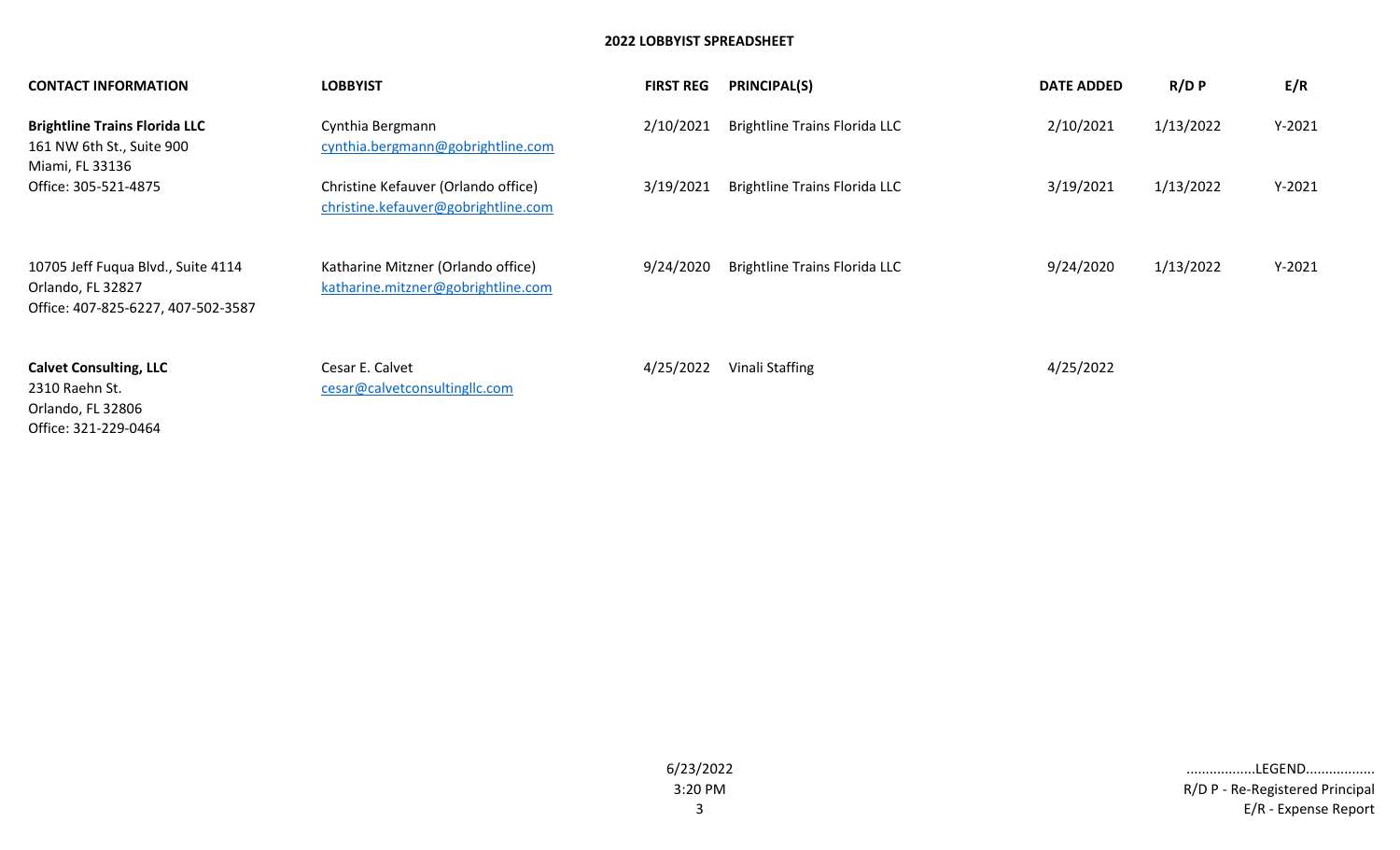| <b>CONTACT INFORMATION</b>                                                          | <b>LOBBYIST</b>                 | <b>FIRST REG</b> | <b>PRINCIPAL(S)</b>                                                                                                                                  | <b>DATE ADDED</b> | $R/D$ $P$ | E/R |
|-------------------------------------------------------------------------------------|---------------------------------|------------------|------------------------------------------------------------------------------------------------------------------------------------------------------|-------------------|-----------|-----|
| <b>Chapin Communications, Inc.</b>                                                  | Roger E. Chapin                 | 2/11/2022        | <b>Mears Transportation</b><br>2/10/2022 - Met with Ratib Hussein and Anne<br>van den Berg, Dan Gerber, Tom Draper, and<br><b>Yovannie Rodriguez</b> | 2/11/2022         |           |     |
| 560 Ivanhoe Drive<br>Orlando, FL 32804<br>Office: 407-497-4844                      | roger@chapin-communications.com |                  |                                                                                                                                                      |                   |           |     |
| <b>Crisafulli Consulting, LLC</b>                                                   | Steve D. Crisafulli             | 4/5/2022         | <b>Delaware North</b><br>5/23/2022 - Met with Kevin Thibault to<br>discuss Terminal C and concession areas                                           | 4/5/2022          |           |     |
| 5125 Mallard Lakes Ct.<br>Merritt Island, FL 32953<br>Office: 321-223-8862          | steve@stevecrisafulli.com       |                  | <b>Washington Consulting Group</b>                                                                                                                   | 6/17/2022         |           |     |
|                                                                                     |                                 |                  |                                                                                                                                                      |                   |           |     |
| <b>Florida Alliance Consulting, LLC</b>                                             | Jonathan, Setzer                |                  | 12/22/2020 Orlando Food Hall, LLC<br>5/20/2022 - Met with Carson Good, Kevin<br>Thibault, and Yovannie Rodriguez to discuss<br>concessions           | 12/22/2020        | 3/22/2022 |     |
| 2325 Labelia Drive<br>Lake Mary, FL 32746<br>Office 407-709-2324; Fax: 313-672-5934 | setzer@flallianceconsulting.com |                  |                                                                                                                                                      |                   |           |     |

6/23/2022 3:20 PM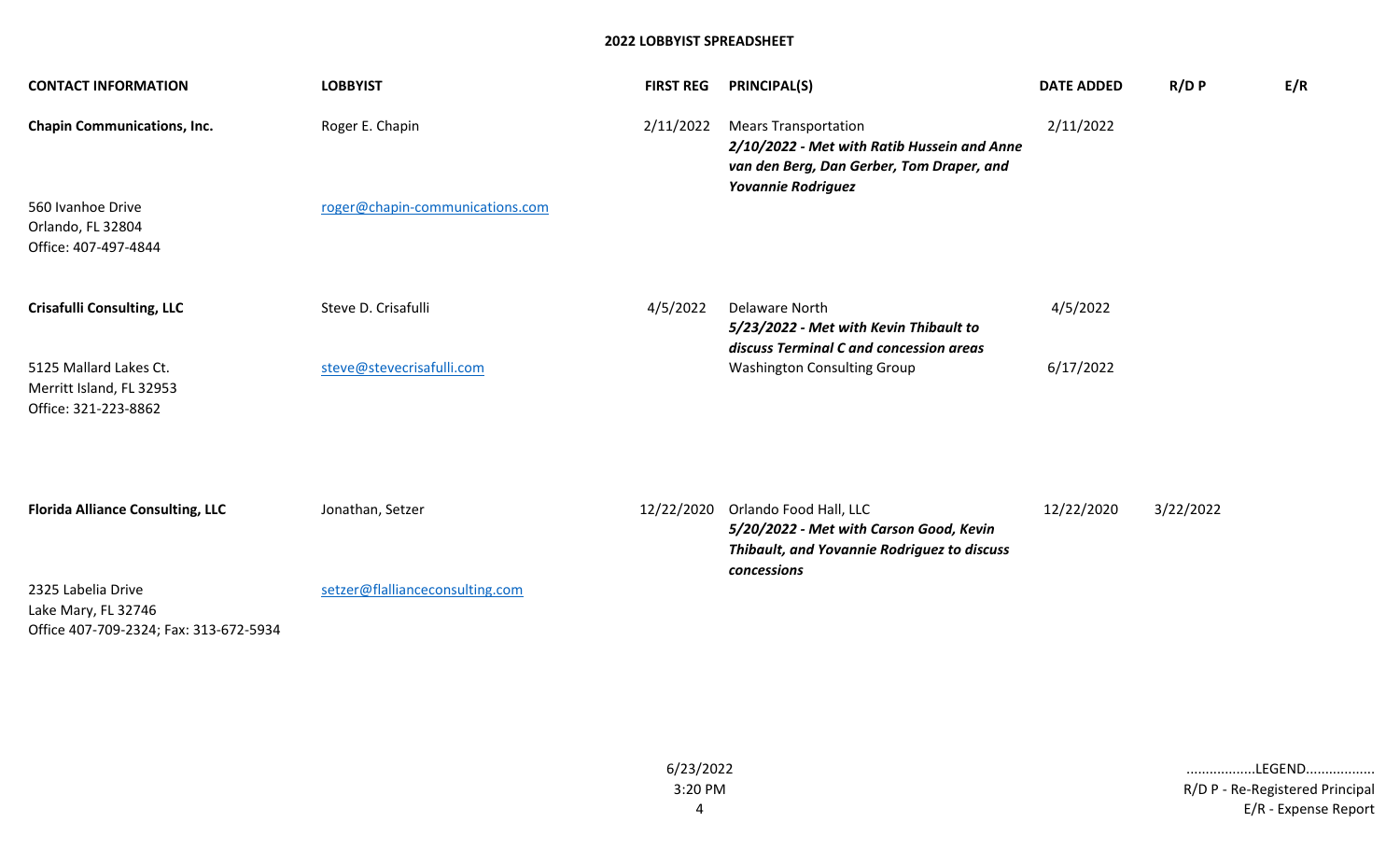| <b>CONTACT INFORMATION</b>                                                                 | <b>LOBBYIST</b>                                           | <b>FIRST REG</b> | <b>PRINCIPAL(S)</b>                     | <b>DATE ADDED</b> | $R/D$ $P$ | E/R      |
|--------------------------------------------------------------------------------------------|-----------------------------------------------------------|------------------|-----------------------------------------|-------------------|-----------|----------|
| <b>Florida East Coast Industries LLC</b><br>700 NW 1st Ave., Suite 1620<br>Miami, FL 33136 | Kolleen O.P. Cobb<br>kolleen.cobb@feci.com                | 11/18/2019 FECI  |                                         | 11/18/2019        | 1/13/2022 | $Y-2021$ |
| Office: 305-520-2300                                                                       | Husein Cumber (Jax office)<br>husein.cumber@feci.com      | 1/22/2014        | <b>FECI</b>                             | 1/22/2014         | 1/13/2022 | $Y-2021$ |
| 700 NW 1st Avenue, Suite 1620<br>Miami, FL 33136<br>Office: 305-520-2300                   | Jose M. Gonzalez (Miami office)<br>jose.gonzalez@feci.com | 11/18/2019 FECI  |                                         | 11/18/2019        | 1/13/2022 | $Y-2021$ |
| <b>Focus Strategies</b><br>P. O. Box 947691                                                | James Eric Foglesong<br>eric@focusstrategiesllc.com       | 10/26/2021       | 12/30/2021 - Met with Chairman Good and |                   |           |          |

*Dan Gerber to discuss lobbying procedure*

Maitland, FL 32794 Office: 321-202-4110

E/R - Expense Report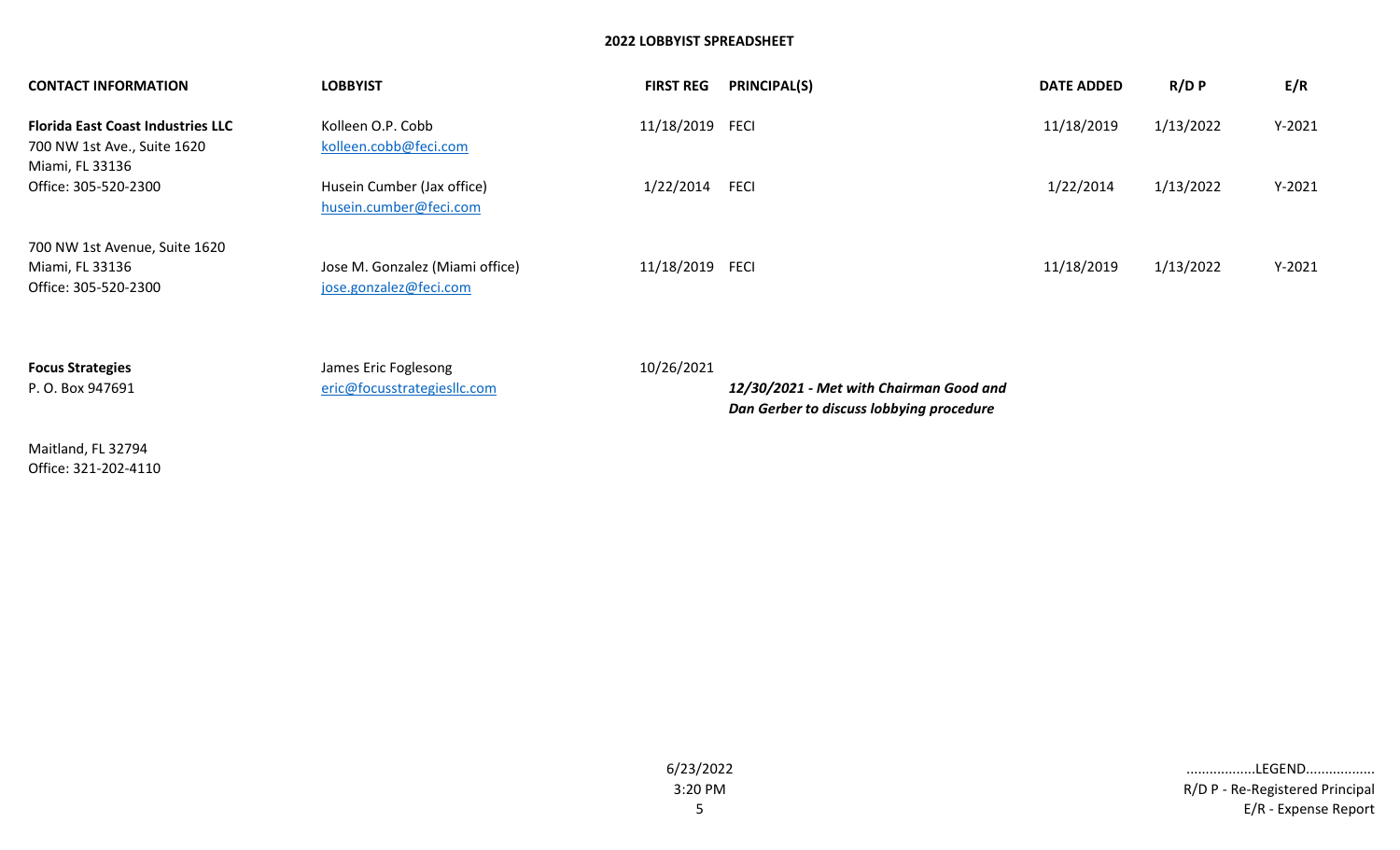| <b>CONTACT INFORMATION</b>                                                                                  | <b>LOBBYIST</b>                                                | <b>FIRST REG</b> | <b>PRINCIPAL(S)</b>                                                                                                                                                                                                                                                                                                                                                                                                                                                                                                                                                                                                                                                                                                                                                          | <b>DATE ADDED</b>                                                                      | $R/D$ $P$                                                                  | E/R                                                                  |
|-------------------------------------------------------------------------------------------------------------|----------------------------------------------------------------|------------------|------------------------------------------------------------------------------------------------------------------------------------------------------------------------------------------------------------------------------------------------------------------------------------------------------------------------------------------------------------------------------------------------------------------------------------------------------------------------------------------------------------------------------------------------------------------------------------------------------------------------------------------------------------------------------------------------------------------------------------------------------------------------------|----------------------------------------------------------------------------------------|----------------------------------------------------------------------------|----------------------------------------------------------------------|
| GrayRobinson, P.A.<br>P O Box 11189<br>Tallahassee, FL 32302-3189<br>Office: 850-577-9090 Fax: 407-244-5690 | Roy D. Cannon, Jr.<br>dean.cannon@gray-robinson.com            | 1/2/2018         | Legacy Concessions, LLC<br>Orlando Economic Development<br>SIXT Rent a Car<br>Uber Technologies, Inc. and Affiliates                                                                                                                                                                                                                                                                                                                                                                                                                                                                                                                                                                                                                                                         | 6/19/2019<br>1/8/2021<br>1/2/2020<br>1/2/2020                                          | 12/3/2021<br>12/3/2021<br>12/3/2021<br>12/3/2021                           | $Y-2021$<br>$Y-2021$<br>$Y-2021$<br>$Y-2021$                         |
| 301 E. Pine Street, Suite 1400<br>Orlando, FL 32801<br>Office: 407-843-8880, Fax 407-244-5690               | Christopher L. Carmody, Jr.<br>chris.carmody@gray-robinson.com | 11/20/2009       | <b>Airport Dimensions</b><br><b>Legacy Concessions</b><br>MV Transportation Inc. of California<br>Orlando Economic Partnership, Inc.<br>Uber Technologies, Inc. and Affiliates<br>4/21/2022 - Met with Kevin Thibault, Tom<br><b>Draper, and Dan Gerber to discuss Uber</b><br>operations<br><b>Transportation Management Services</b><br>1/31/2022 - Met with Chairman Good to<br>discuss Sunshine Flyer;<br>2/3/2022 - Met with Chairman Good to<br>discuss Sunshine Flyer<br>6/16/2022 - Met with Chairman Good to<br>discuss proposed amendments to ground<br>transportation rules and regs<br><b>NDS-360</b><br>5/18/2022 - Met with Tom Draper, Gary<br>Hunt, Jeff Daniels, and Jim Surguine to discuss<br><b>CASPR technology for air and surface</b><br>disinfectant | 1/20/2020<br>6/7/2019<br>12/14/2012<br>12/27/2017<br>1/2/2020<br>8/30/2021<br>2/2/2022 | 12/3/2021<br>12/3/2021<br>12/3/2021<br>12/3/2021<br>12/3/2021<br>12/3/2021 | $Y-2021$<br>$Y-2021$<br>$Y-2021$<br>$Y-2021$<br>$Y-2021$<br>$Y-2021$ |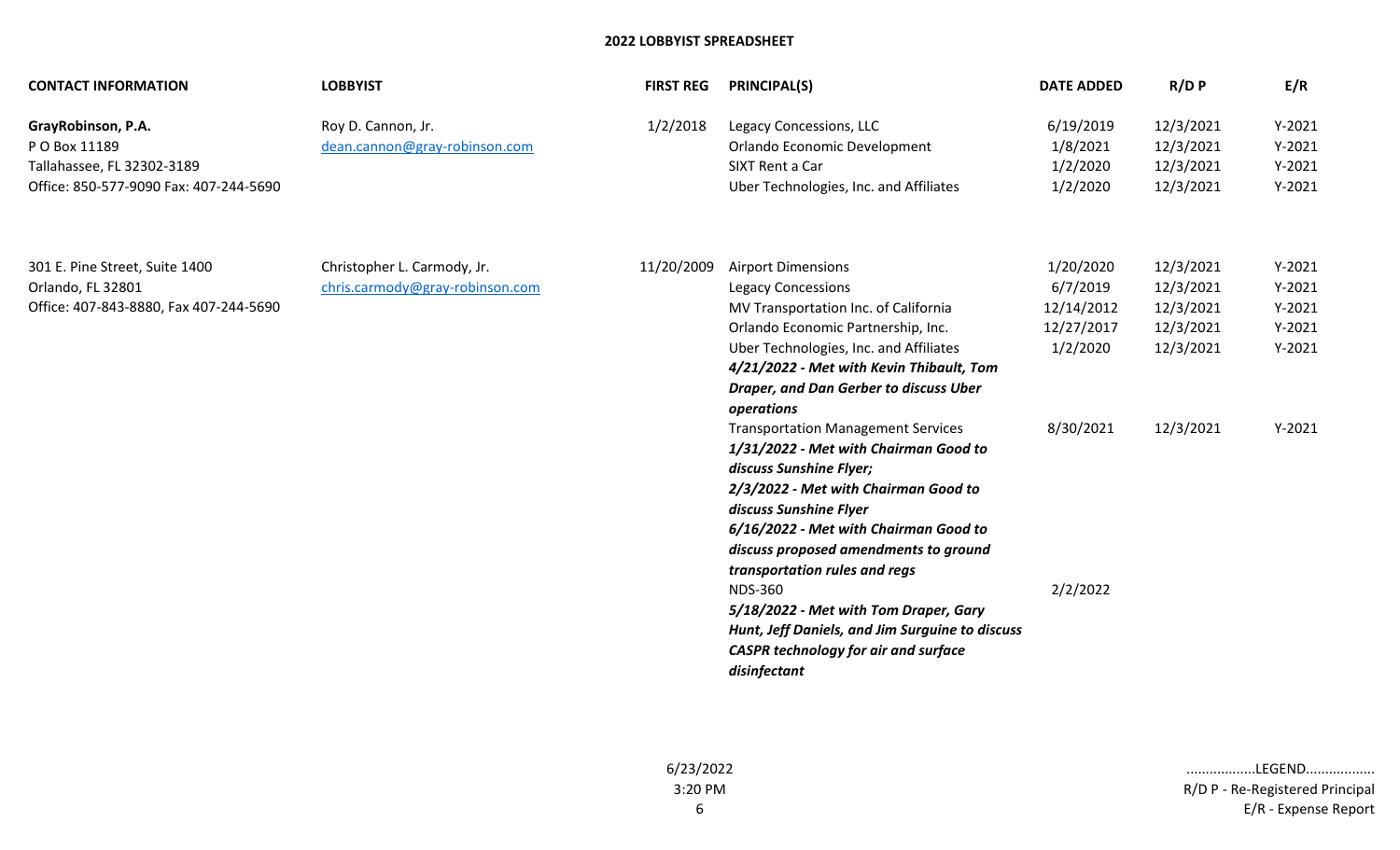| <b>CONTACT INFORMATION</b>                                      | <b>LOBBYIST</b>                                               | <b>FIRST REG</b>      | PRINCIPAL(S)                                                                                                                                                                             | <b>DATE ADDED</b>                                           | $R/D$ $P$                                                     | E/R                                                      |
|-----------------------------------------------------------------|---------------------------------------------------------------|-----------------------|------------------------------------------------------------------------------------------------------------------------------------------------------------------------------------------|-------------------------------------------------------------|---------------------------------------------------------------|----------------------------------------------------------|
| GrayRobinson, P.A. cont.                                        | Christopher T. Dawson<br>christopher.dawson@gray-robinson.com | 4/25/2014             | Legacy Concessions, LLC<br>Natures Table Franchise Company<br>Orlando Eceonomic Partnership, Inc.<br>Uber Technologies, Inc. and Affiliates<br><b>Transportation Management Services</b> | 6/17/2019<br>1/2/2020<br>1/2/2020<br>2/21/2019<br>8/30/2021 | 12/3/2021<br>12/3/2021<br>12/3/2021<br>12/3/2021<br>12/3/2021 | $Y-2021$<br>$Y-2021$<br>$Y-2021$<br>$Y-2021$<br>$Y-2021$ |
|                                                                 | Katherin Flury<br>katie.flury@gray-robinson.com               | 2/21/2019             | Legacy Concessions, LLC<br>Uber Technologies, Inc. and Affiliates<br><b>NDS-360</b>                                                                                                      | 6/17/2019<br>2/21/2019<br>2/2/2022                          | 12/3/2021<br>12/3/2021                                        | $Y-2021$<br>$Y-2021$                                     |
|                                                                 | J. Charles Gray<br>charlie.gray@gray-robinson.com             | 9/25/2004             | Natures Table Franchise Company<br>Orlando Economic Partnership, Inc.                                                                                                                    | 9/27/2004<br>3/27/2014                                      | 12/3/2021<br>12/3/2021                                        | $Y-2021$<br>$Y-2021$                                     |
|                                                                 | Destiny Goede<br>destiny.goede@gray-robinson.com              | 8/30/2021             | Transportation Management Services - Ceased<br>representing 6/22/2022                                                                                                                    | 8/30/2021                                                   | 12/3/2021                                                     | $Y-2021$                                                 |
| 301 S. Bronough St., #600                                       | Mary Kim McDougal                                             | 2/2/2022              | <b>NDS-360</b><br>5/18/2022 - Met with Tom Draper, Gary<br>Hunt, Jeff Daniels, and Jim Surguine to discuss<br><b>CASPR technology for air and surface</b><br>disinfectant                | 2/2/2022                                                    |                                                               |                                                          |
| Tallahassee, FL 32301<br>Office: 850-577-9090 Fax: 850-577-3311 | kim.mcdougal@gray-robinson.com                                |                       |                                                                                                                                                                                          |                                                             |                                                               |                                                          |
|                                                                 | Jason W. Searl<br>jason.searl@gray-robinson.com               | 1/8/2019<br>6/23/2022 | Stellar DML GCG MCO, LLC                                                                                                                                                                 | 1/8/2019                                                    | 12/3/2021                                                     | $Y-2021$<br>LEGEND                                       |
|                                                                 | 3:20 PM<br>$\overline{7}$                                     |                       |                                                                                                                                                                                          |                                                             |                                                               | R/D P - Re-Registered Principal<br>E/R - Expense Report  |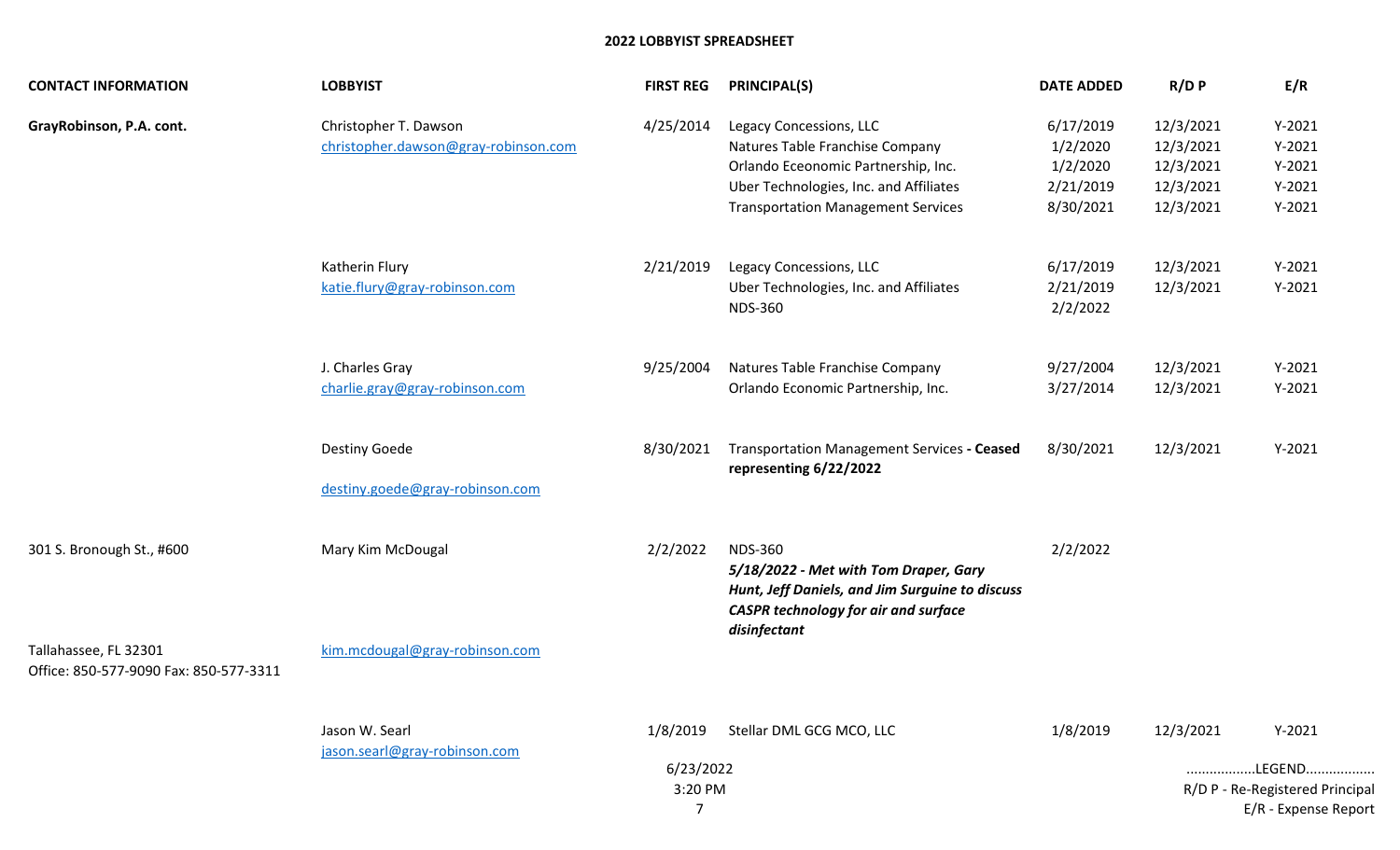| <b>CONTACT INFORMATION</b>                                             | <b>LOBBYIST</b>                                          | <b>FIRST REG</b> | <b>PRINCIPAL(S)</b>                                                                                                                                                                                                                                                                                                                                                                                                      | <b>DATE ADDED</b>                                                       | $R/D$ $P$                                                                  | E/R                                                                  |
|------------------------------------------------------------------------|----------------------------------------------------------|------------------|--------------------------------------------------------------------------------------------------------------------------------------------------------------------------------------------------------------------------------------------------------------------------------------------------------------------------------------------------------------------------------------------------------------------------|-------------------------------------------------------------------------|----------------------------------------------------------------------------|----------------------------------------------------------------------|
| GrayRobinson, P.A. cont.                                               | Robert F. Stuart, Jr.<br>robert.stuart@gray-robinson.com | 7/29/2012        | <b>Airport Dimenions</b><br>Legacy Concessions, LLC<br>MV Transportation Inc., of California<br>Orlando Economic Partnership<br><b>Public Trust Advisors</b><br>SIXT Rent a Car<br>3/23/2022 - Met with Yovannie Rodriguez to<br>discuss South Terminal and Sixt opportunities<br>5/27/2022 - Met with Yovannie Rodriguez,<br>Tracy Harris, Frank Browne, and Dan Gerber<br>to provide SIXT update on airport operations | 1/2/2020<br>6/17/2019<br>7/20/2012<br>4/1/2014<br>9/19/2019<br>1/2/2018 | 12/3/2021<br>12/3/2021<br>12/3/2021<br>12/3/2021<br>12/3/2021<br>12/3/2021 | $Y-2021$<br>$Y-2021$<br>$Y-2021$<br>$Y-2021$<br>$Y-2021$<br>$Y-2021$ |
|                                                                        |                                                          |                  | Uber Technologies, Inc. and Affiliates<br><b>Transportation Management Services</b><br><b>NDS-360</b><br>5/18/2022 - Met with Tom Draper, Gary<br>Hunt, Jeff Daniels, and Jim Surguine to discuss<br><b>CASPR technology for air and surface</b><br>disinfectant                                                                                                                                                         | 1/2/2020<br>8/30/2021<br>2/2/2022                                       | 12/3/2021<br>12/3/2021                                                     | $Y-2021$<br>$Y-2021$                                                 |
| <b>Greenberg Traurig, P.A.</b>                                         | Samantha B. Ferrin                                       | 6/6/2022         | McKinsey & Company, Inc. Washington, D.C.<br>6/16/2022 - Had introductory meeting with<br><b>Kevin Thibault</b>                                                                                                                                                                                                                                                                                                          | 6/6/2022                                                                |                                                                            |                                                                      |
| 101 E. College Avenue<br>Tallahassee, FL 32301<br>Office: 850-222-6891 | ferrins@gtlaw.com                                        |                  |                                                                                                                                                                                                                                                                                                                                                                                                                          |                                                                         |                                                                            |                                                                      |
|                                                                        |                                                          | 6/23/2022        |                                                                                                                                                                                                                                                                                                                                                                                                                          |                                                                         |                                                                            | LEGEND                                                               |

R/D P - Re-Registered Principal E/R - Expense Report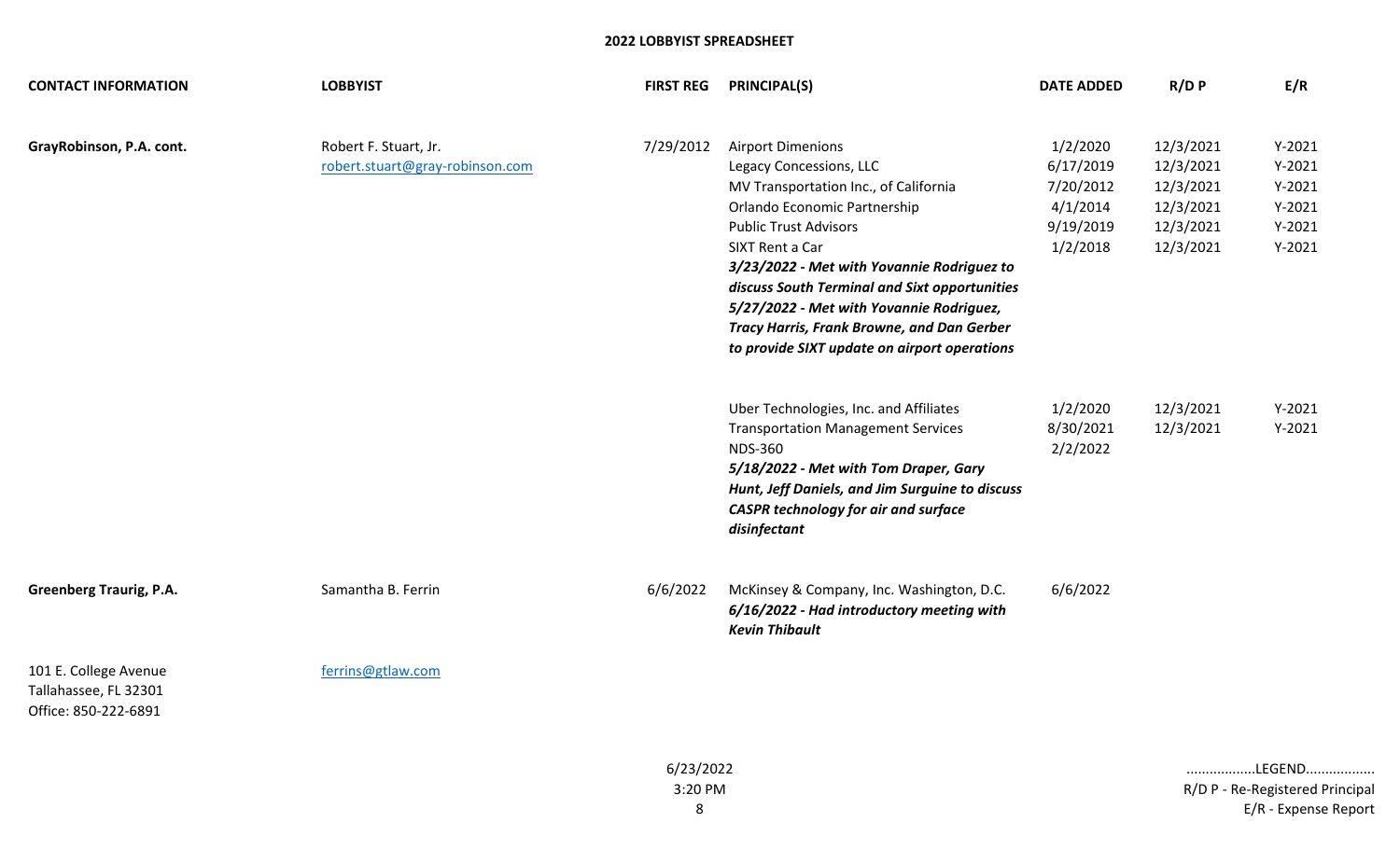| <b>CONTACT INFORMATION</b>                                                                                      | <b>LOBBYIST</b>                      | <b>FIRST REG</b> | <b>PRINCIPAL(S)</b>                                                                                                                                                                                                               | <b>DATE ADDED</b>                   | $R/D$ $P$                           | E/R                              |
|-----------------------------------------------------------------------------------------------------------------|--------------------------------------|------------------|-----------------------------------------------------------------------------------------------------------------------------------------------------------------------------------------------------------------------------------|-------------------------------------|-------------------------------------|----------------------------------|
| Gunster, Yoakley & Stewart, P.A.<br>200 S. Orange Ave., Suite 1400<br>Orlando, FL 32801<br>Office: 407-648-5077 | Derek E. Bruce<br>dbruce@gunster.com | 3/22/2011        | <b>Microsoft Corporation</b>                                                                                                                                                                                                      | 3/22/2011                           | 12/27/2021                          | $Y-2021$                         |
| <b>McKinnon Associates, Inc.</b>                                                                                | Genean H. McKinnon                   |                  | 12/14/2010 6/3/2022 - Met with Chairman Good to<br>discuss GOAA historic overview<br><b>HMS Host</b><br>3/9/2022 - Met with Kathleen Sharman to<br>discuss concessions revenue and                                                | 12/14/2012                          | 1/28/2022                           | $Y-2021$                         |
| 701 Via Bella                                                                                                   | ghm32789@gmail.com                   |                  | infrastructure funding<br>J C deCaux, NA<br>3/9/2022 - Met with Kathleen Sharman to<br>discuss concessions revenue and<br>infrastructure funding<br>3/30/2022 - Met with Chairman Good to<br>discuss interior display advertising | 12/14/2010                          | 1/28/2022                           | $Y-2021$                         |
| Winter Park, FL 32789<br>Office: 407-341-0341                                                                   |                                      |                  | EHI (Enterprise Holdings)<br><b>JSM</b><br>Weitz<br>3/9/2022 - Met with Kathleen Sharman to<br>discuss concessions revenue and                                                                                                    | 12/14/2010<br>7/8/2016<br>1/29/2019 | 1/28/2022<br>1/28/2022<br>1/28/2022 | $Y-2021$<br>$Y-2021$<br>$Y-2021$ |
|                                                                                                                 |                                      |                  | infrastructure funding<br>Sumitomo Corp US<br>4/27/2022 - Discussed APM financing with<br><b>Kathleen Sharman</b><br>4/28/2022 - Discussed APM financing with<br><b>Carson Good</b>                                               | 4/20/2022                           |                                     |                                  |

9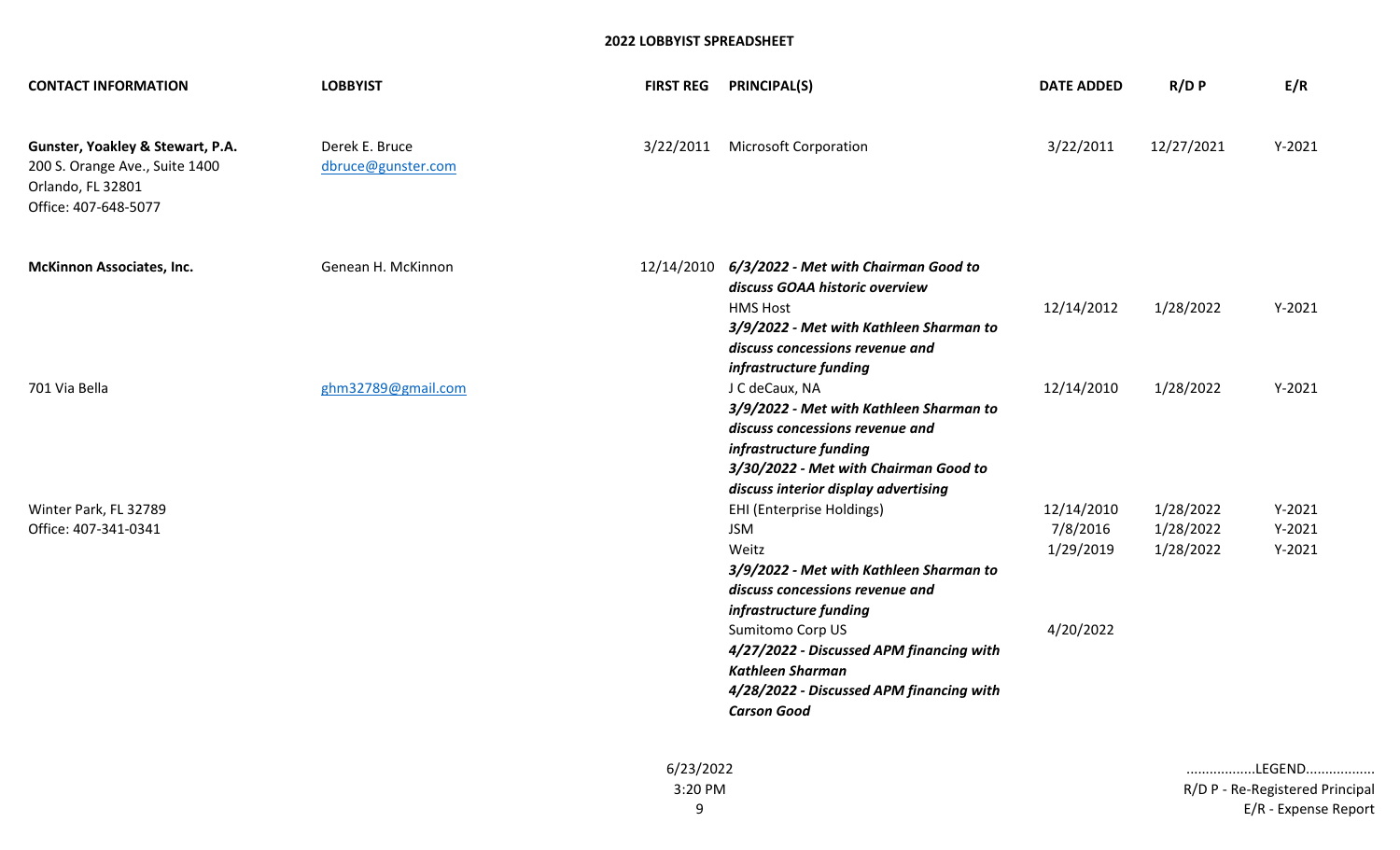| <b>CONTACT INFORMATION</b>                                                                                                         | <b>LOBBYIST</b>                                                | <b>FIRST REG</b> | <b>PRINCIPAL(S)</b>                                                                                                     | <b>DATE ADDED</b>                  | R/DP                                   | E/R                              |
|------------------------------------------------------------------------------------------------------------------------------------|----------------------------------------------------------------|------------------|-------------------------------------------------------------------------------------------------------------------------|------------------------------------|----------------------------------------|----------------------------------|
| Metz, Husband & Daughton, P.A.<br>119 S. Monroe St., Suite 200<br>Tallahassee, FL 32301<br>Office: 850-205-9000, Fax: 850-205-9001 | Douglas S. Bell<br>doug.bell@mhdfirm.com                       | 1/10/2022        | Avis Budget Group                                                                                                       | 1/10/2022                          |                                        |                                  |
| Morgan Stanley & Co., LLC<br>1585 Broadway                                                                                         | Ira Smelkinson<br>ira.smelkinson@morganstanley.com             | 2/16/2018        | Morgan Stanley & Co., LLC - Ceased to<br>represent 5/24/2022                                                            | 12/27/2018                         | 12/17/2021                             | $Y-2021,$<br>$Y-2022$            |
| New York, NY 10036<br>Office: 212-761-9059                                                                                         |                                                                |                  |                                                                                                                         |                                    |                                        |                                  |
| 2825 University Dr., Suite 400<br>Coral Springs, FL 33065<br>Office: 954-267-5655                                                  | Ayanna Louis-Charles<br>ayanna.louis-charles@morganstanley.com | 2/19/2018        | Morgan Stanley & Co., LLC                                                                                               | 12/27/2018                         | 12/21/2021                             | $Y-2021$                         |
| Robert P. Saltsman, P.A.                                                                                                           | Robert P. Saltsman                                             |                  | 12/17/2001 MAG USA - Ceased to Represent 8/23/2021                                                                      | 1/2/2020                           |                                        | $Y-2021$                         |
| 222 Pennsylvania Ave. #200                                                                                                         | bob@saltsmanpa.com                                             |                  | Airport Management Services, Inc.<br>5/31/2022 - Met with Kevin Thibault and<br><b>Hudson CEO regarding GOAA update</b> | 12/15/2008                         | 12/28/2021                             | $Y-2021$                         |
| Winter Park, FL 32789<br>Office: 407-647-2899                                                                                      |                                                                |                  | Gilchrist Enterprises, Inc./McDonald's Corp.<br>Hensel Phelps Construction Co. - Ceased to<br>represent 1/31/2022       | 3/5/2011<br>6/19/2012              | 12/28/2021<br>12/28/2021               | $Y-2021$<br>$Y-2021$             |
| Fax: 407-628-2307                                                                                                                  |                                                                |                  | Host International, Inc<br>Mitsubishi Heavy Industries America, Inc.<br>Perez of Florida, Inc.                          | 1/10/2017<br>9/28/2012<br>1/3/2017 | 12/28/2021<br>12/28/2021<br>12/28/2021 | $Y-2021$<br>$Y-2021$<br>$Y-2021$ |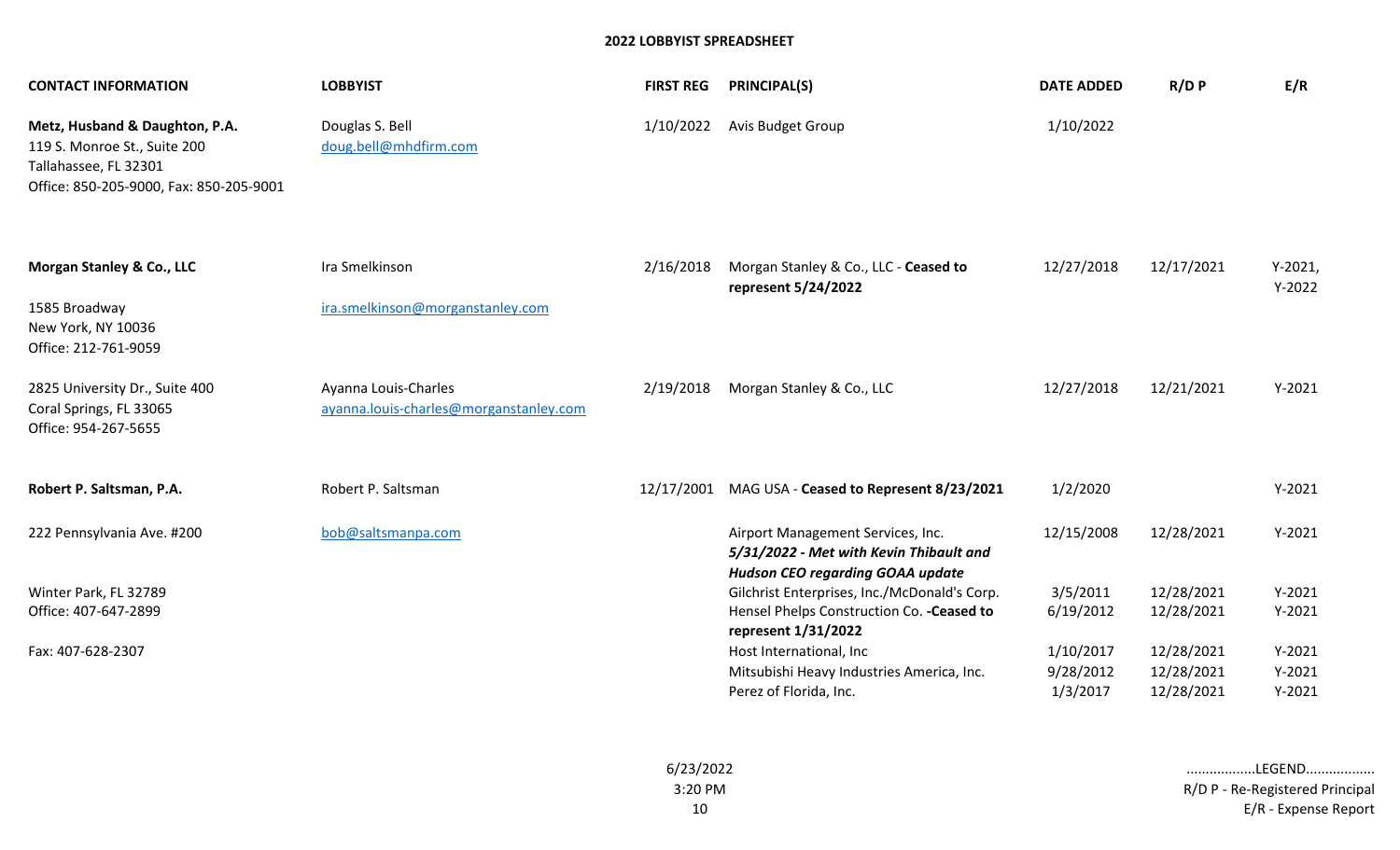| <b>CONTACT INFORMATION</b>              | <b>LOBBYIST</b>                 | <b>FIRST REG</b> | <b>PRINCIPAL(S)</b>       | <b>DATE ADDED</b> | $R/D$ $P$ | E/R      |
|-----------------------------------------|---------------------------------|------------------|---------------------------|-------------------|-----------|----------|
| <b>Rubin, Turnbull &amp; Associates</b> | Christopher J. Finkbeiner       | 5/17/2022        | DFASS Group (Orlando) LLC | 5/17/2022         |           |          |
| 101 E. College Ave., Suite 502          | chris@rubinturnbull.com         |                  |                           |                   |           |          |
| Tallahassee, FL 32301                   |                                 |                  |                           |                   |           |          |
| Office: 850-681-9111                    |                                 |                  |                           |                   |           |          |
|                                         |                                 |                  |                           |                   |           |          |
|                                         |                                 |                  |                           |                   |           |          |
|                                         |                                 |                  |                           |                   |           |          |
| Smith Bryan & Myers, Inc.               | Matt A. Bryan                   | 1/30/2019        | <b>Stellar Partners</b>   | 1/30/2019         | 1/3/2022  | $Y-2021$ |
| 311 E. Park Avenue                      | mbryan@smithbryanandmyers.com   |                  |                           |                   |           |          |
| Tallahassee, FL 32301                   | dwysocki@smithbryanandmyers.com |                  |                           |                   |           |          |

Office: 850-224-5081 Fax: 850-222-6800

E/R - Expense Report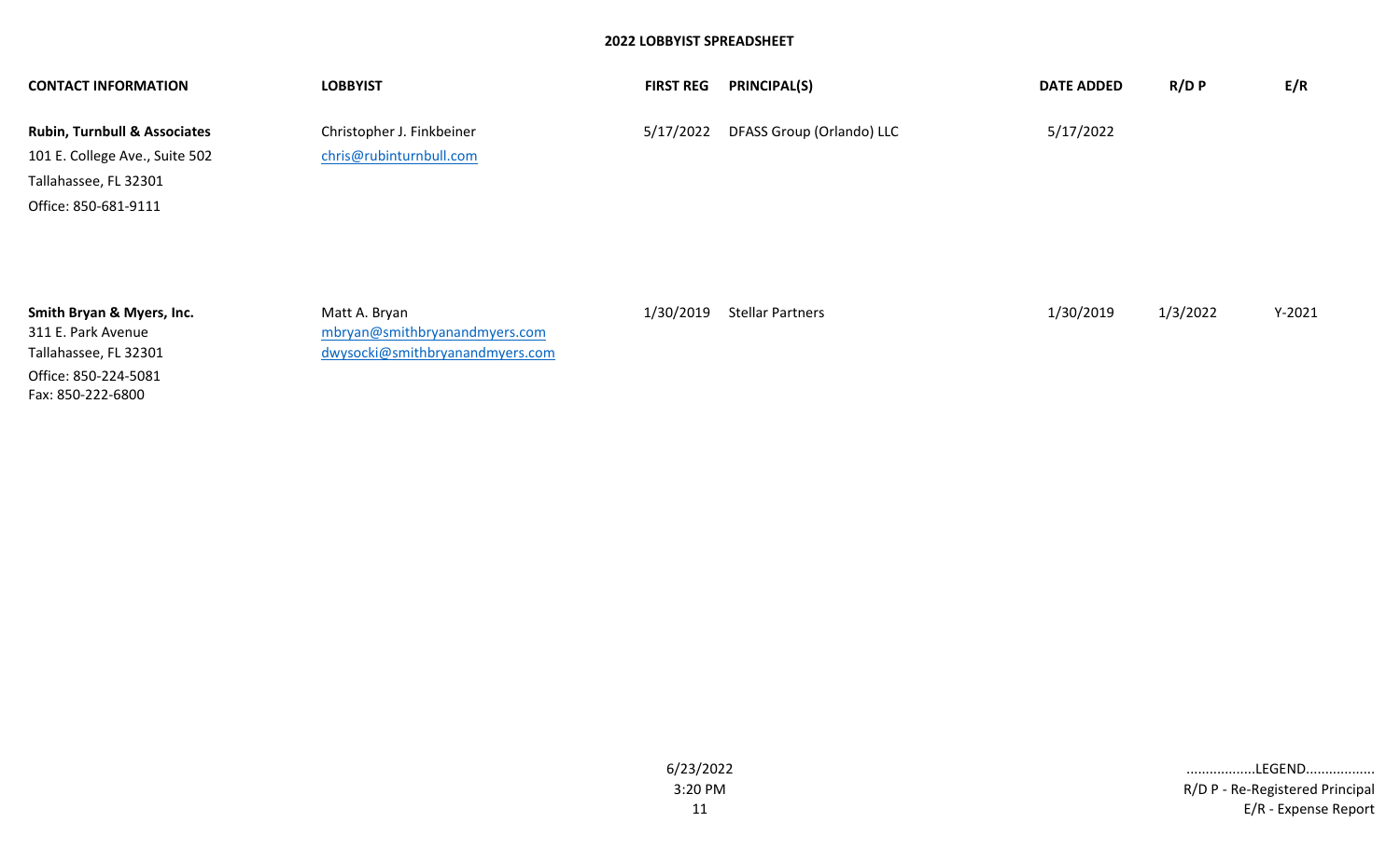| <b>CONTACT INFORMATION</b> | <b>LOBBYIST</b>               | <b>FIRST REG</b> | <b>PRINCIPAL(S)</b>                         | <b>DATE ADDED</b> | R/D P | E/R |
|----------------------------|-------------------------------|------------------|---------------------------------------------|-------------------|-------|-----|
| (The) Southern Group, Inc. | Oscar Anderson                | 10/15/2012       | Walt Disney World Resorts                   | 1/7/2022          |       |     |
| 16 West Pine Street        | anderson@thesoutherngroup.com |                  | AshBritt Environmental, Inc.                | 1/7/2022          |       |     |
| Orlando, FL 32801          |                               |                  | Beep, Inc.                                  | 1/7/2022          |       |     |
| Office: 407-288-7904       |                               |                  | Bellini better world Foundation             | 1/7/2022          |       |     |
|                            |                               |                  | Darden Restaurants                          | 1/7/2022          |       |     |
|                            |                               |                  | <b>Embrace Families</b>                     | 1/7/2022          |       |     |
|                            |                               |                  | <b>FAHRO</b>                                | 1/7/2022          |       |     |
|                            |                               |                  | <b>Greater Orlando Sports Commission</b>    | 1/7/2022          |       |     |
|                            |                               |                  | <b>Greenworks Lending</b>                   | 1/7/2022          |       |     |
|                            |                               |                  | Gunster, Yoakley & Stewart PA               | 1/7/2022          |       |     |
|                            |                               |                  | <b>HNTB</b>                                 | 1/7/2022          |       |     |
|                            |                               |                  | Marathon Health                             | 1/7/2022          |       |     |
|                            |                               |                  | <b>Master ConcessionAir</b>                 | 1/7/2022          |       |     |
|                            |                               |                  | <b>Operation New Hope</b>                   | 1/7/2022          |       |     |
|                            |                               |                  | Orlando Science Center                      | 1/7/2022          |       |     |
|                            |                               |                  | Orlando Telephone Company dba Summit        | 1/7/2022          |       |     |
|                            |                               |                  | Broadband                                   |                   |       |     |
|                            |                               |                  | <b>ORRA</b>                                 | 1/7/2022          |       |     |
|                            |                               |                  | <b>Outfront Media</b>                       | 1/7/2022          |       |     |
|                            |                               |                  | PropLogix LLC dba Orange Data Systems       | 1/7/2022          |       |     |
|                            |                               |                  | Second Harvest Food Bank of Central Florida | 1/7/2022          |       |     |
|                            |                               |                  | <b>Tavistock Group</b>                      | 1/7/2022          |       |     |
|                            |                               |                  | The Vestcor Companies, Inc.                 | 1/7/2022          |       |     |
|                            |                               |                  | Uniball Rodamco Westfield                   | 1/7/2022          |       |     |
|                            |                               |                  |                                             |                   |       |     |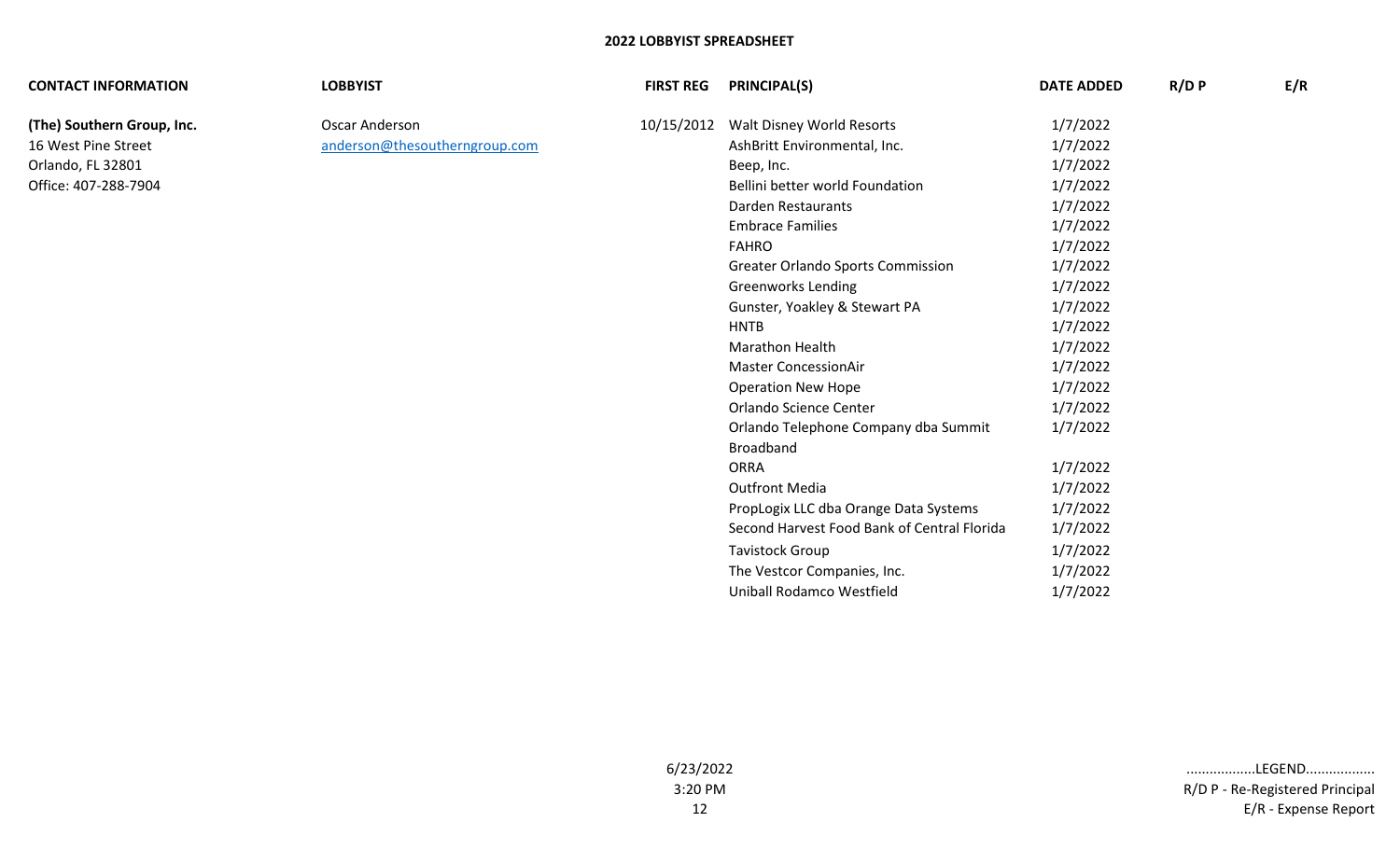| <b>CONTACT INFORMATION</b>       | <b>LOBBYIST</b>                                      | <b>FIRST REG</b> | <b>PRINCIPAL(S)</b>        | <b>DATE ADDED</b> | R/D P      | E/R      |
|----------------------------------|------------------------------------------------------|------------------|----------------------------|-------------------|------------|----------|
| (The) Southern Group, Inc. cont. | Oscar Anderson cont.                                 |                  | Verra Mobility             | 1/7/2022          |            |          |
|                                  |                                                      |                  | VillageMD                  | 1/7/2022          |            |          |
|                                  |                                                      |                  | Wheels                     | 1/7/2022          |            |          |
|                                  |                                                      |                  | Ygrene Energy Fund         | 1/7/2022          |            |          |
|                                  |                                                      |                  | Cigna, Inc.                | 1/2/2020          | 1/5/2022   | $Y-2021$ |
|                                  |                                                      |                  | <b>Brightline</b>          | 4/21/2021         | 12/17/2021 | $Y-2021$ |
|                                  |                                                      |                  | <b>Archis Technologies</b> | 5/4/2021          | 12/17/2021 | $Y-2021$ |
|                                  |                                                      |                  | <b>IFM 360</b>             | 5/4/2021          | 12/17/2021 | $Y-2021$ |
|                                  |                                                      |                  |                            |                   |            |          |
|                                  |                                                      |                  |                            |                   |            |          |
|                                  | <b>Brian Bautista</b><br>rothey@thesoutherngroup.com | 4/21/2021        | Lilium Aviation, Inc.      | 4/21/2021         | 12/17/2021 | $Y-2021$ |

| Oscar Braynon                | 3/31/2021 Westfield | 3/31/2021 | 12/17/2021 | $Y-2021$ |
|------------------------------|---------------------|-----------|------------|----------|
| braynon@thesoutherngroup.com |                     |           |            |          |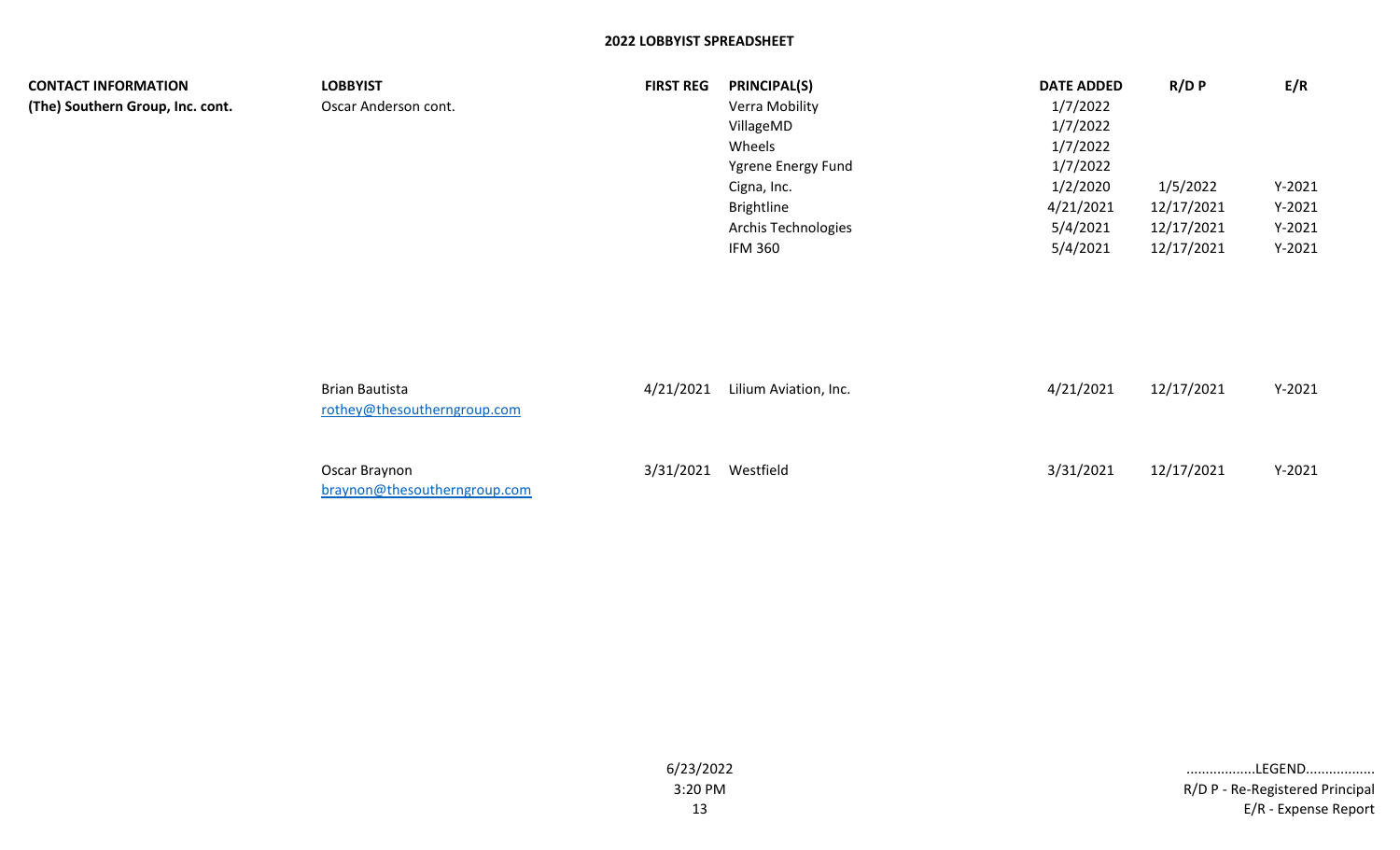| <b>CONTACT INFORMATION</b>       | <b>LOBBYIST</b>            | <b>FIRST REG</b> | <b>PRINCIPAL(S)</b>                         | <b>DATE ADDED</b> | R/D P      | E/R                             |
|----------------------------------|----------------------------|------------------|---------------------------------------------|-------------------|------------|---------------------------------|
| (The) Southern Group, Inc. cont. | Kelly Cohen                | 1/3/2020         | <b>HNTB</b>                                 | 1/7/2022          |            |                                 |
|                                  | cohen@thesoutherngroup.com |                  | <b>IFM360</b>                               | 1/7/2022          |            |                                 |
|                                  |                            |                  | <b>Marathon Health</b>                      | 1/7/2022          |            |                                 |
|                                  |                            |                  | <b>Operation New Hope</b>                   | 1/7/2022          |            |                                 |
|                                  |                            |                  | <b>Orlando City Soccer Club</b>             | 1/7/2022          |            |                                 |
|                                  |                            |                  | Orlando Telephone Co., Inc dba Summit       | 1/7/2022          |            |                                 |
|                                  |                            |                  | Broadband                                   |                   |            |                                 |
|                                  |                            |                  | <b>ORRA</b>                                 | 1/7/2022          |            |                                 |
|                                  |                            |                  | PropLogix LLC dba Orange Data Systems       | 1/7/2022          |            |                                 |
|                                  |                            |                  | Second Harvest Food Bank of Central Florida | 1/7/2022          |            |                                 |
|                                  |                            |                  | <b>Tavistock Group</b>                      | 1/7/2022          |            |                                 |
|                                  |                            |                  | The Vestcor Companies, Inc.                 | 1/7/2022          |            |                                 |
|                                  |                            |                  | Unibail Rodamco Westfield                   | 1/7/2022          |            |                                 |
|                                  |                            |                  | 4/7/2022 - Met with Yovannie Rodriguez      |                   |            |                                 |
|                                  |                            |                  | 5/10/2022 - Met with Kevin Thibault,        |                   |            |                                 |
|                                  |                            |                  | <b>Yovannie Rodriguez and Tracy Harris</b>  |                   |            |                                 |
|                                  |                            |                  | Verra Mobility                              | 1/7/2022          |            |                                 |
|                                  |                            |                  | Wheels                                      | 1/7/2022          |            |                                 |
|                                  |                            |                  | Ygrene Energy Fund                          | 1/7/2022          |            |                                 |
|                                  |                            |                  | Lab District                                | 12/17/2021        |            |                                 |
|                                  |                            |                  | Walt Disney Parks and Resorts, U.S.         | 1/2/2020          | 1/7/2022   | $Y-2021$                        |
|                                  |                            |                  | Bags, Inc.                                  | 1/2/2020          | 1/7/2022   | $Y-2021$                        |
|                                  |                            |                  | <b>Baker Barrios Architects</b>             | 1/2/2020          | 1/7/2022   | $Y-2021$                        |
|                                  |                            |                  | Cigna, Inc.                                 | 1/2/2020          | 1/7/2022   | $Y-2021$                        |
|                                  |                            |                  | PSA Management                              | 1/2/2020          | 1/7/2022   | $Y-2021$                        |
|                                  |                            |                  | Brightline                                  | 3/31/2021         | 1/7/2022   | $Y-2021$                        |
|                                  |                            |                  | Westfield                                   | 3/31/2021         | 12/17/2021 | $Y-2021$                        |
|                                  |                            |                  | Lilium Aviation, Inc.                       | 4/12/2021         | 1/7/2022   | $Y-2021$                        |
|                                  |                            |                  | <b>Master Concessionair</b>                 | 8/24/2021         | 1/7/2022   | $Y-2021$                        |
|                                  |                            |                  | Beep, Inc.                                  | 12/17/2021        | 1/7/2022   | $Y-2021$                        |
|                                  |                            | 6/23/2022        |                                             |                   |            | LEGEND                          |
|                                  |                            | 3:20 PM          |                                             |                   |            | R/D P - Re-Registered Principal |
|                                  |                            | 14               |                                             |                   |            | E/R - Expense Report            |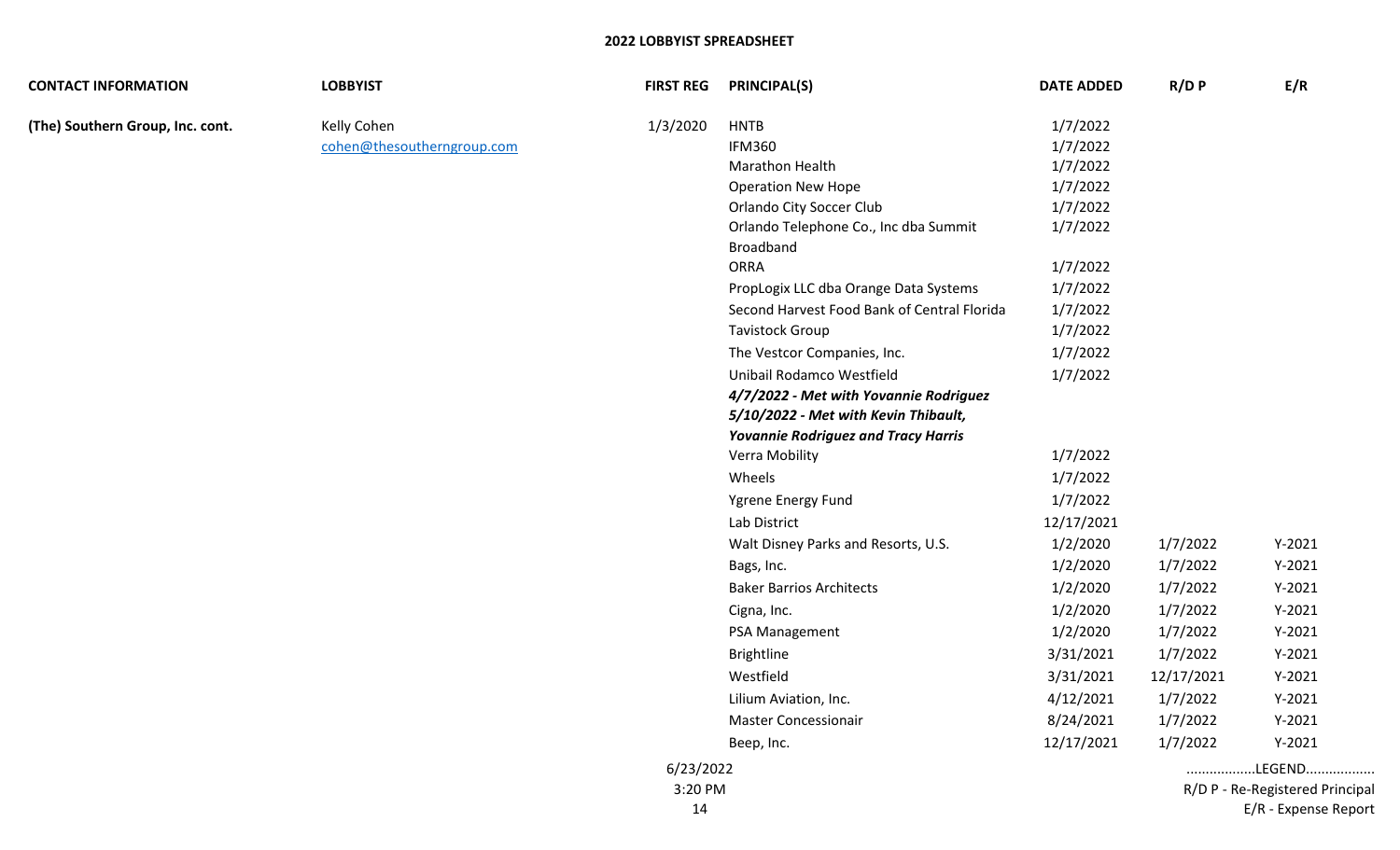| <b>CONTACT INFORMATION</b><br>(The) Southern Group, Inc. cont. | <b>LOBBYIST</b><br>Kelly Cohen cont.        | <b>FIRST REG</b> | <b>PRINCIPAL(S)</b><br>Archis Tech<br>Area 15<br>AshBritt Environmental, Inc.<br><b>Greater Orlando Sports Commission</b><br><b>Greenworks Lending</b><br>Gunster, Yoakley & Stewart, PA                                                                                         | <b>DATE ADDED</b><br>1/7/2022<br>1/7/2022<br>1/7/2022<br>1/7/2022<br>1/7/2022<br>1/7/2022                                                                     | R/D P                                                                                                                                                                | E/R                                                                                                      |
|----------------------------------------------------------------|---------------------------------------------|------------------|----------------------------------------------------------------------------------------------------------------------------------------------------------------------------------------------------------------------------------------------------------------------------------|---------------------------------------------------------------------------------------------------------------------------------------------------------------|----------------------------------------------------------------------------------------------------------------------------------------------------------------------|----------------------------------------------------------------------------------------------------------|
|                                                                | Chris Dudley<br>dudley@thesoutherngroup.com | 4/21/2021        | Lilium Aviation, Inc.                                                                                                                                                                                                                                                            | 4/21/2021                                                                                                                                                     | 12/17/2021                                                                                                                                                           |                                                                                                          |
|                                                                | Tasi Hogan<br>hogan@thesoutherngroup.com    | 3/9/2021         | Bags, Inc.<br><b>Baker Barrios</b><br>Cigna, Inc.<br>Ernst & Young<br>Lake Nona Property Holdings, LLC<br>PSA Management<br>Walt Disney World Resorts<br><b>Brightline</b><br>Lilium Aviation, Inc.<br>Westfield<br><b>Archis Technologies</b><br><b>IFM 360</b><br>Lab District | 3/9/2021<br>3/9/2021<br>3/9/2021<br>3/9/2021<br>3/9/2021<br>3/9/2021<br>3/9/2021<br>3/31/2021<br>4/12/2021<br>4/13/2021<br>5/4/2021<br>5/4/2021<br>12/17/2021 | 12/17/2021<br>12/17/2021<br>12/17/2021<br>12/17/2021<br>12/17/2021<br>12/17/2021<br>12/17/2021<br>12/17/2021<br>12/17/2021<br>12/17/2021<br>12/17/2021<br>12/17/2021 | $Y-2021$<br>$Y-2021$<br>$Y-2021$<br>$Y-2021$<br>$Y-2021$<br>$Y-2021$<br>$Y-2021$<br>$Y-2021$<br>$Y-2021$ |